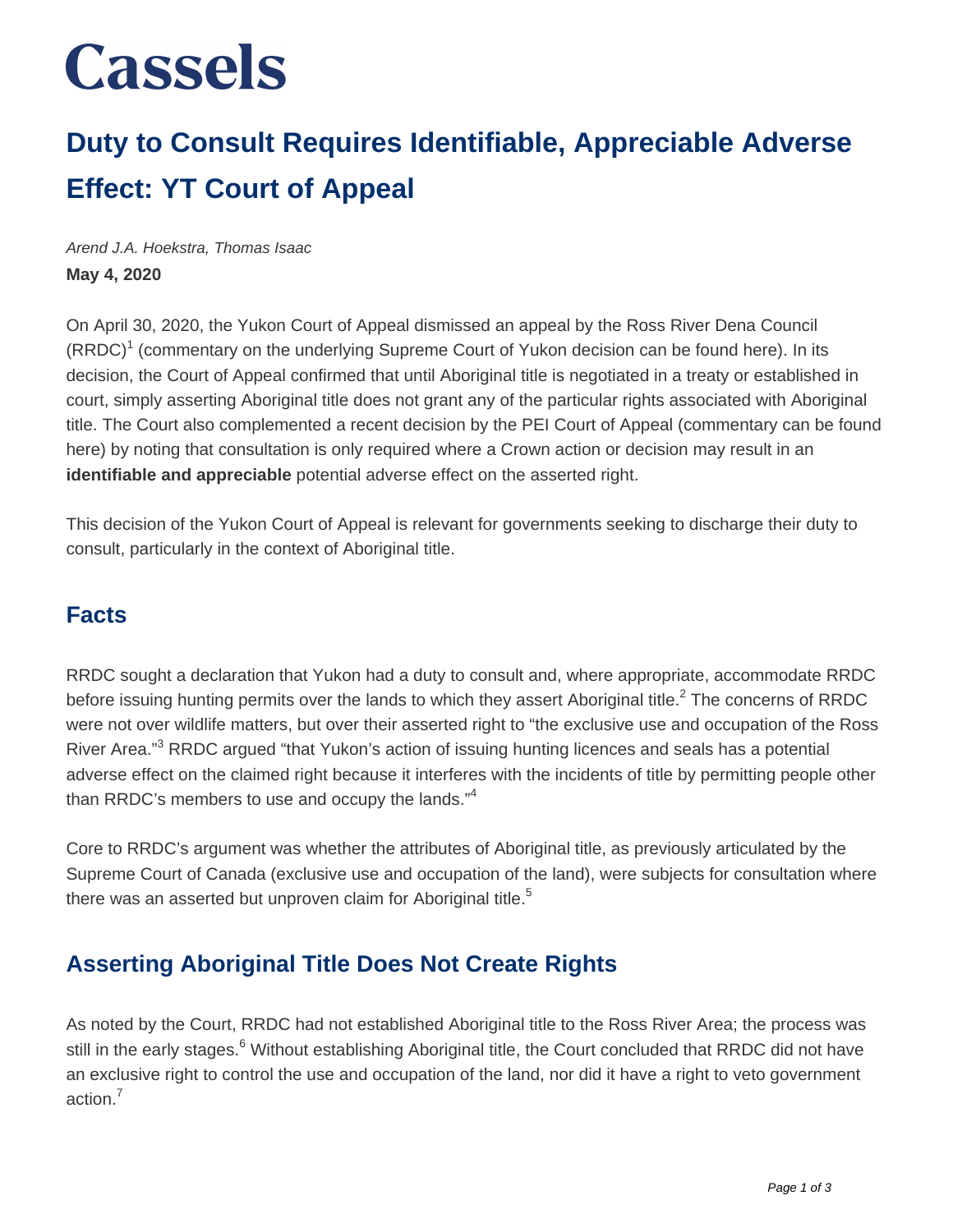# **Cassels**

The Court's approach appears to treat Aboriginal title consistently with the treatment of other rights such as fishing and hunting. While Aboriginal rights are generally permissive, until established through courts or treaties, they do not provide exclusive access to, or control of, a resource. As the Supreme Court of Canada said in Haida Nation v. British Columbia (Minister of Forests), "The Crown is not rendered impotent. It may continue to manage the resource in question pending claims resolution."<sup>8</sup>

### **Need for Appreciable, Identifiable Effect**

The Court of Appeal also considered the requirements for triggering the Crown's duty to consult found in Rio Tinto Alcan Inc. v. Carrier Sekani Tribal Council,<sup>9</sup> which are: (a) an asserted Aboriginal or treaty right; (b) a Crown decision or action; and (c) the potential for an appreciable, non-speculative adverse effect of the Crown decision or action on the asserted Aboriginal or treaty right.

While RRDC expressed a concern that licenced individuals would enter into the Ross River Area, the Court found that RRDC "did not identify how this would have an '**appreciable** adverse effect' on RRDC's ability to control the use and occupation of the land in the future, or would otherwise adversely affect its rights or interests [emphasis added]"<sup>10</sup> other than the potential impacts to wildlife which Yukon had consulted on. It was not enough to claim that a Crown action would mean people would enter a claimed territory, "the duty to consult rested on **identifiable** adverse effects to the **subject matter of the claim** [emphasis added]."<sup>11</sup>

#### **Consistent Theme**

The Court of Appeal's decision was brief, with its analysis conducted over 11 paragraphs. But the reasons and approach are consistent with the PEI Court of Appeal's recent decision in Mi'kmaq of PEI v Province of PEI et al., where that Court noted that to trigger the Crown's duty to consult, "the potential infringement or adverse effect has to be **material**; to have qualities of being **appreciable, real, and non-speculative** [emphasis added]."<sup>12</sup>

Both decisions also considered the unique aspects of the Crown's duty to consult as it relates to Aboriginal title, with the decision in Ross River emphasizing that asserting Aboriginal title does not grant rights associated with Aboriginal title, while the Court in Mill River highlighted that the duty to consult will be different in each case, and that alienation of Crown land subject to assertions of Aboriginal title will not necessarily trigger the Crown's duty to consult.

### **Focus on Reconciliation**

Reconciliation requires a balancing of the broader interests of Canadian society with the rights-based